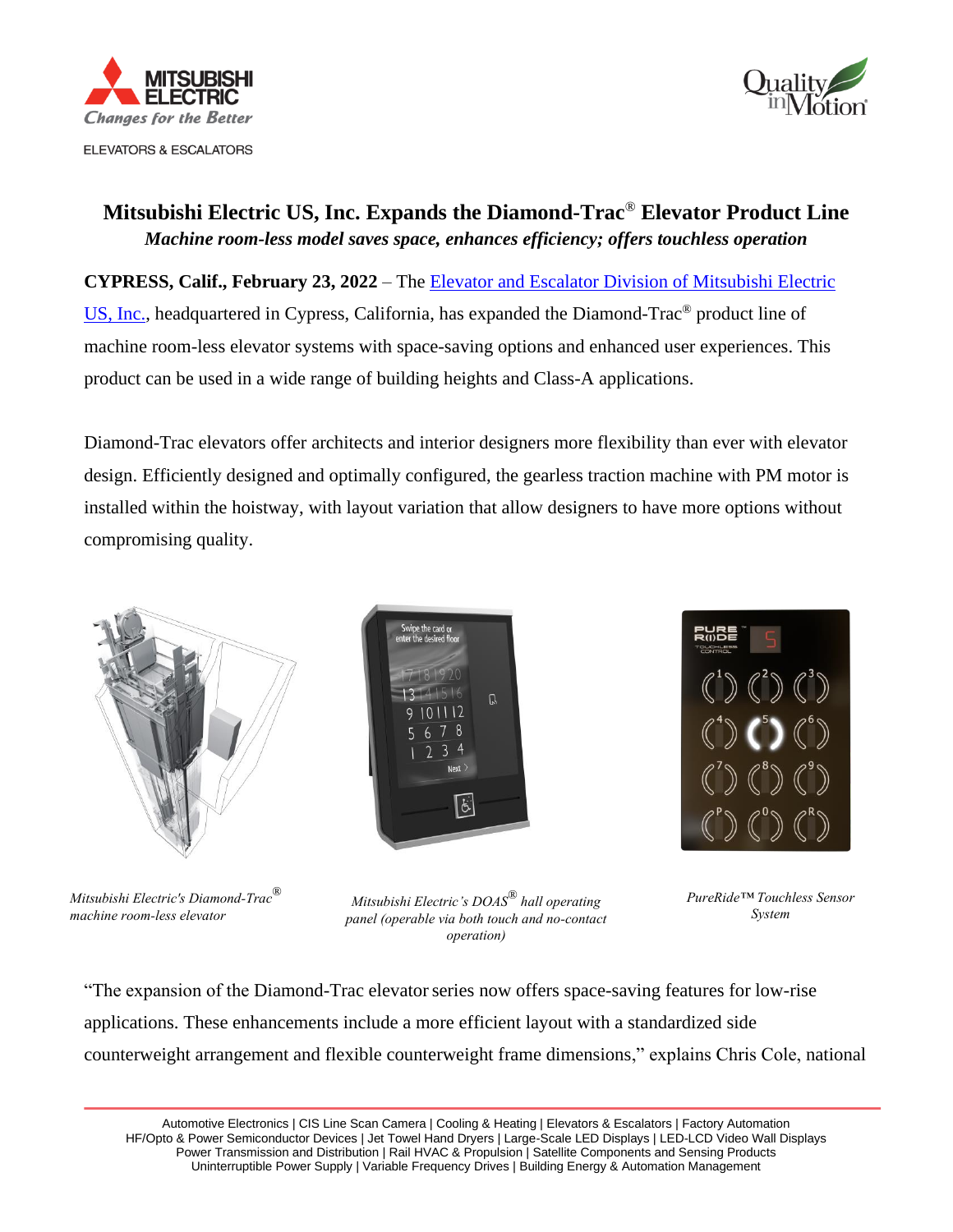sales and product senior manager, Mitsubishi Electric US, Inc. Elevator and Escalator Division. "This new platform design can prioritize either hoistway width or depth to provide whatever works best for a building while maintaining the robust and high-quality design the product is known for."

Diamond-Trac elevators offer great safety and control. Smooth door operation is achieved using a highly efficient Reduced Instruction Set Computer (RISC) and Variable Voltage, Variable Frequency (VVVF) inverters. The Multi-beam Door Sensor supports safe passenger boarding by ensuring doors stop closing immediately and reopen if a passenger or object is detected. Whatever the application, the elevator series provides comfortable, quiet and smooth rides with leading-edge controls systems and precision engineering.

Diamond-Trac elevators are also equipped with the **ReadyConnect™** network communication protocol gateway that acts as an interpreter and allows for connectivity between multiple building systems. Mitsubishi Electric's ReadyConnect network communication protocol gateway can speak to multiple systems, including HVAC, security and user information systems, concierge desk assistant bots, parking garages and more. *Watch this [video](https://youtu.be/BstInUYZdbs) to see ReadyConnect technology in action.*

The optional **ΣAI-2200C Destination Oriented Allocation System (DOAS®)** available with Diamond-Trac elevators enhances operational efficiency using proprietary AI technology. Passengers register their destination using a hall operating panel before entering the elevator, eliminating the need to press a button inside the car. This prevents congestion in cars and minimizes travel and waiting time. The **PureRide™ no touch elevator control system**, also optional, allows users to issue touchless requests for elevators using a proximity sensor. Both DOAS and PureRide help ensure safe, comfortable and hygienic elevator operation.

For more information about the Diamond-Trac® Elevator System from Mitsubishi Electric, visit [www.MitsubishiElevator.com.](http://www.mitsubishielevator.com/)